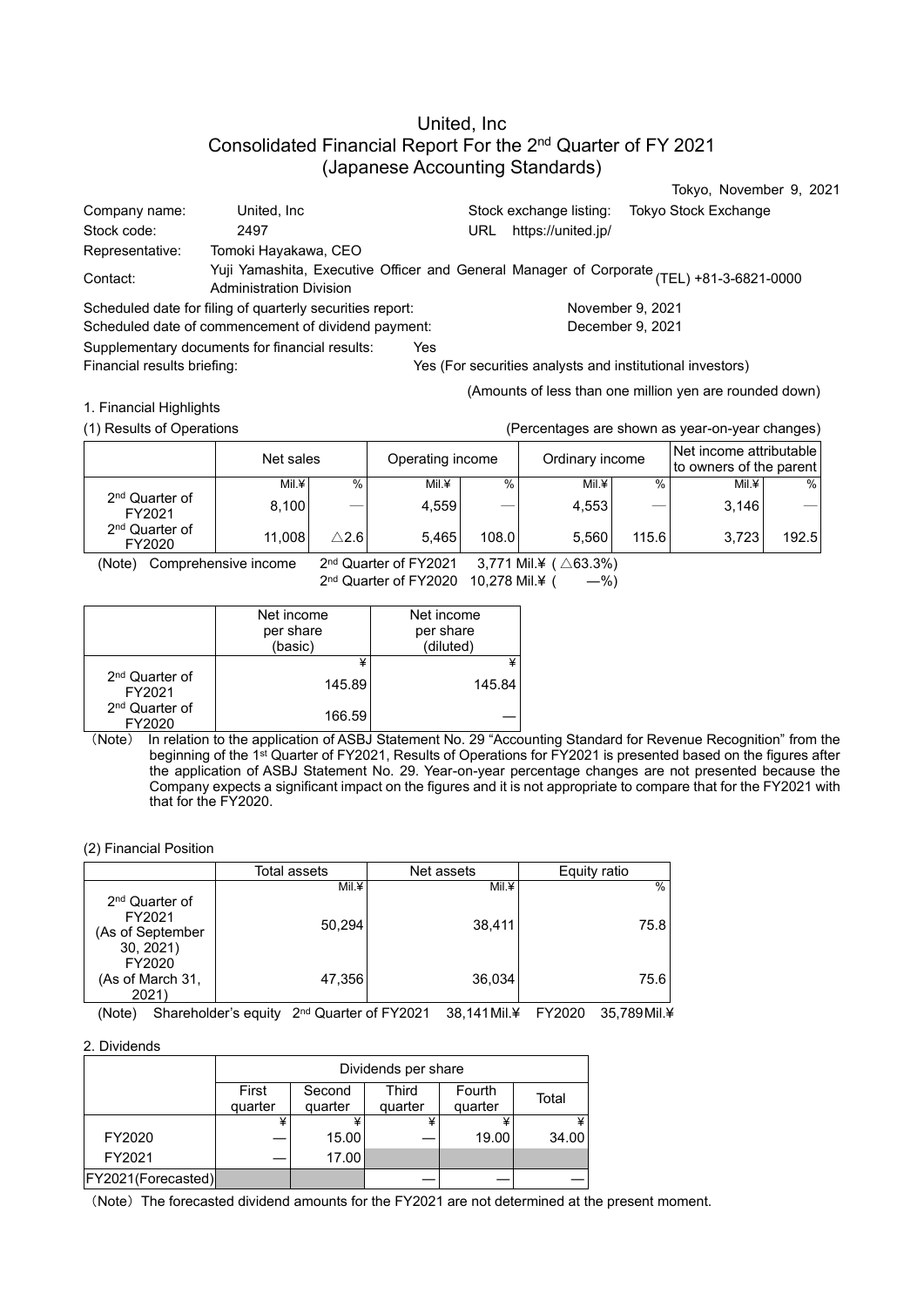#### 3. Forecasts of consolidated results of operations for FY2021

|        |           |      |                  |   |                 | ີ    |                                                          |      | ັ                       |
|--------|-----------|------|------------------|---|-----------------|------|----------------------------------------------------------|------|-------------------------|
|        | Net sales |      | Operating income |   | Ordinary income |      | Net income<br>attributable to<br>owners of the<br>parent |      | Net income per<br>share |
|        | Mil.¥     | $\%$ | Mil.¥            | ℅ | Mil.¥           | $\%$ | Mil.¥                                                    | $\%$ |                         |
| FY2021 | 13.000    | —    | 5.700            |   | 5.700           |      | 3.900                                                    |      | 186.00                  |

(Percentages are shown as year-on-year changes)

(Note) Revisions of the forecasts of consolidated results since the latest announcement : No In relation to the application of ASBJ Statement No. 29 "Accounting Standard for Revenue Recognition" from the beginning of the 1st Quarter of FY2021, this Forecasts of consolidated results of operations for FY2021 is presented based on the figures after the application of ASBJ Statement No. 29. Year-on-year percentage changes are not presented because the Company expects a significant impact on the figures and it is not appropriate to compare that for the FY2021 with that for the FY2020.

| * | <b>Notes</b>                                                                                                          |        |       |
|---|-----------------------------------------------------------------------------------------------------------------------|--------|-------|
|   | (1) Significant changes in scope of consolidation                                                                     |        | : No  |
|   | (2) Application of particular accounts procedures to the preparation of quarterly consolidated<br>financial statement |        | : No  |
|   | (3) Changes in accounting policies and changes or restatement of accounting estimates                                 |        |       |
|   | Changes in accounting policies caused by revision of accounting standards<br>(1)                                      |        | : Yes |
|   | Changes in accounting policies other than $(1)$<br>(2)                                                                | $\sim$ | - No  |
|   | (3)<br>Changes in accounting estimates                                                                                | ÷      | No.   |
|   | (4)<br>Restatement                                                                                                    | ÷      | No    |

(4) Number of shares issued (common stock)

- ① Number of shares issued at end of period (including treasury stock)
- ② Number of shares of treasury stock at end of period
- ③ Number of average shares outstanding during the term

| 2 <sup>nd</sup> Quarter<br>of FY2021 | 22,471,845 shares | FY2020                               | 23,671,845 shares |
|--------------------------------------|-------------------|--------------------------------------|-------------------|
| 2 <sup>nd</sup> Quarter<br>of FY2021 | 1,251,299 shares  | FY2020                               | 1,823,066 shares  |
| 2 <sup>nd</sup> Quarter<br>of FY2021 | 21,567,699 shares | 2 <sup>nd</sup> Quarter<br>of FY2020 | 22,348,794 shares |

- This consolidated quarterly financial report is not subject to a quarterly review by certified public accountants or an auditing firm.
- Note to forecasts on the consolidated results of operations and other items

The video of the financial results briefing for the 2<sup>nd</sup> quarter of FY2021 will be delivered to institutional investors and analysts via the Company's website. The materials used in this video will be posted on the website.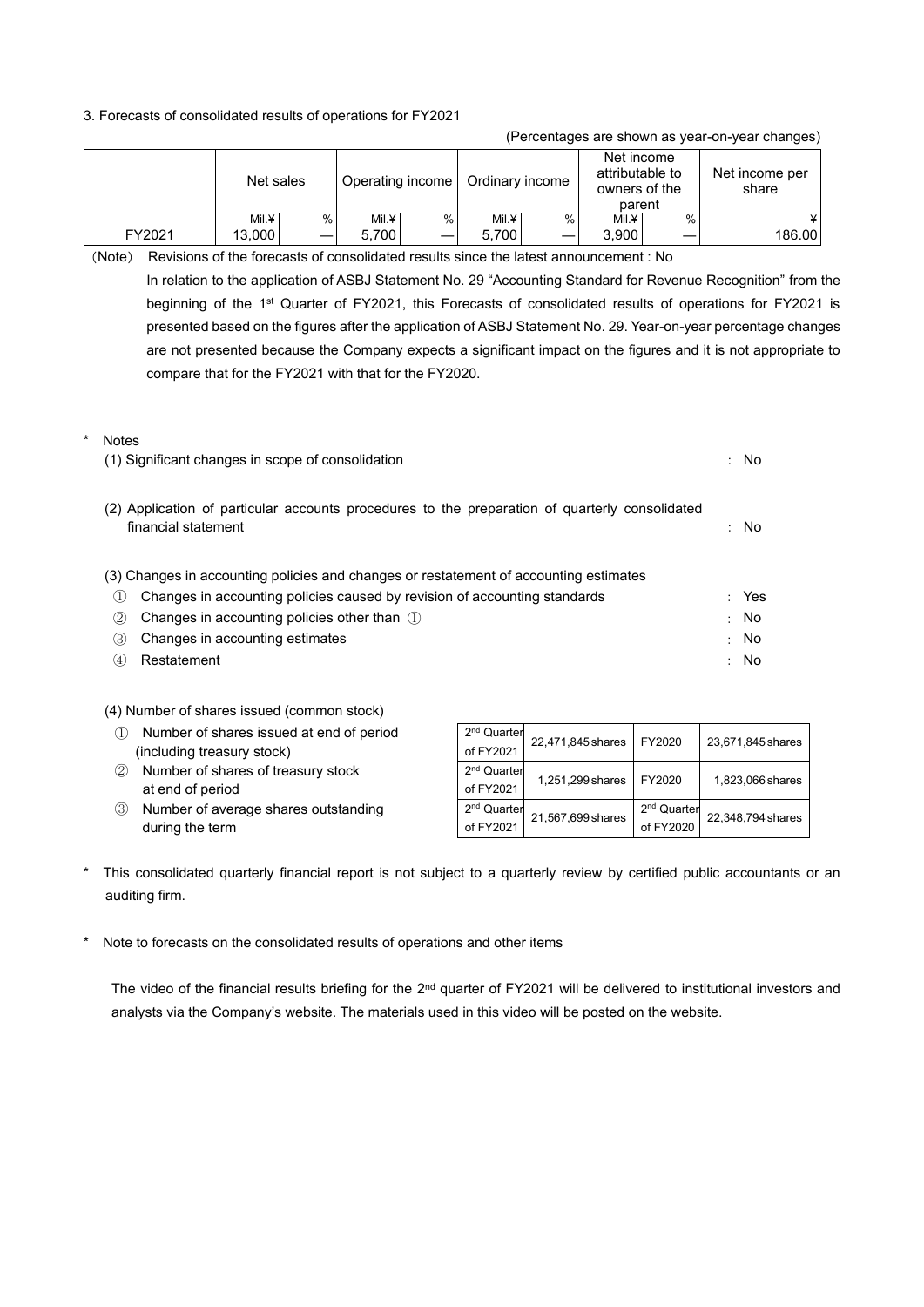## UNITED Consolidated Financial Statements

(1) UNITED Consolidated Balance Sheet

| (Unit: Thousands of Yen) |  |  |
|--------------------------|--|--|
|--------------------------|--|--|

| for the 2nd Quarter of FY2021                         | (Unit: Thousands of Yen) |                            |  |  |
|-------------------------------------------------------|--------------------------|----------------------------|--|--|
|                                                       | FY2020                   | 2nd Quarter of FY2021      |  |  |
| Items of an account                                   | (As of March 31, 2021)   | (As of September 30, 2021) |  |  |
|                                                       | Amount                   | Amount                     |  |  |
| Assets                                                |                          |                            |  |  |
| <b>Current assets</b>                                 |                          |                            |  |  |
| Cash and deposits                                     | 13,774,158               | 14,350,490                 |  |  |
| Notes and accounts receivable - trade                 | 1,129,094                | 1,112,405                  |  |  |
| Operational investment securities                     | 30,953,854               | 32,320,759                 |  |  |
| Inventories                                           | 35,019                   | 65,949                     |  |  |
| Other                                                 | 228,738                  | 818,426                    |  |  |
| Allowance for doubtful accounts                       | (5, 193)                 | (3,546)                    |  |  |
| Total current assets                                  | 46,115,671               | 48,664,485                 |  |  |
| Non-current assets                                    |                          |                            |  |  |
| Property, plant and equipment                         | 327,246                  | 310,727                    |  |  |
| Intangible assets                                     |                          |                            |  |  |
| Goodwill                                              |                          | 366,213                    |  |  |
| Other                                                 | 229,447                  | 230,375                    |  |  |
| Total intangible assets                               | 229,447                  | 596,588                    |  |  |
| Investments and other assets                          | 683,735                  | 722,324                    |  |  |
| Total non-current assets                              | 1,240,429                | 1,629,641                  |  |  |
| <b>Total assets</b>                                   | 47,356,100               | 50,294,126                 |  |  |
| Liabilities                                           |                          |                            |  |  |
| <b>Current liabilities</b>                            |                          |                            |  |  |
| Accounts payable - trade                              | 609,706                  | 741,374                    |  |  |
| Short-term loans payable                              | 100,000                  | 100,000                    |  |  |
| Current portion of long-term loans                    | 71,040                   | 75,648                     |  |  |
| Income taxes payable                                  | 1,415,648                | 1,574,578                  |  |  |
| Other<br><b>Total current liabilities</b>             | 918,455                  | 918,208                    |  |  |
|                                                       | 3,114,850                | 3,409,808                  |  |  |
| Non-current liabilities                               |                          |                            |  |  |
| Long-term loans payable                               | 107,300                  | 107,120                    |  |  |
| Deferred tax liability<br>Other                       | 8,098,955                | 8,305,820<br>59,596        |  |  |
| Total non-current liabilities                         | 8,206,255                | 8,472,536                  |  |  |
| <b>Total liabilities</b>                              | 11,321,106               | 11,882,345                 |  |  |
| Net assets                                            |                          |                            |  |  |
| Shareholders' equity                                  |                          |                            |  |  |
| Capital stock                                         | 2,923,019                | 2,923,019                  |  |  |
| Capital surplus                                       | 2,332,513                | 605,336                    |  |  |
| Retained earnings                                     | 14,607,662               | 17,303,989                 |  |  |
| Treasury shares                                       | (2,638,347)              | (1,879,880)                |  |  |
| Total shareholders' equity                            | 17,224,847               | 18,952,464                 |  |  |
| Accumulated other comprehensive income                |                          |                            |  |  |
| Valuation difference on available-for-sale securities | 18,571,825               | 19,337,400                 |  |  |
| Deferred gains or losses on hedges                    |                          | (140, 301)                 |  |  |
| Foreign currency translation adjustment               | (7,634)                  | (7,642)                    |  |  |
| Total accumulated other comprehensive income          | 18,564,190               | 19,189,457                 |  |  |
| Subscription rights to shares                         | 245,955                  | 269,859                    |  |  |
| Total net assets                                      | 36,034,994               | 38,411,781                 |  |  |
| Total liabilities and net assets                      | 47,356,100               | 50,294,126                 |  |  |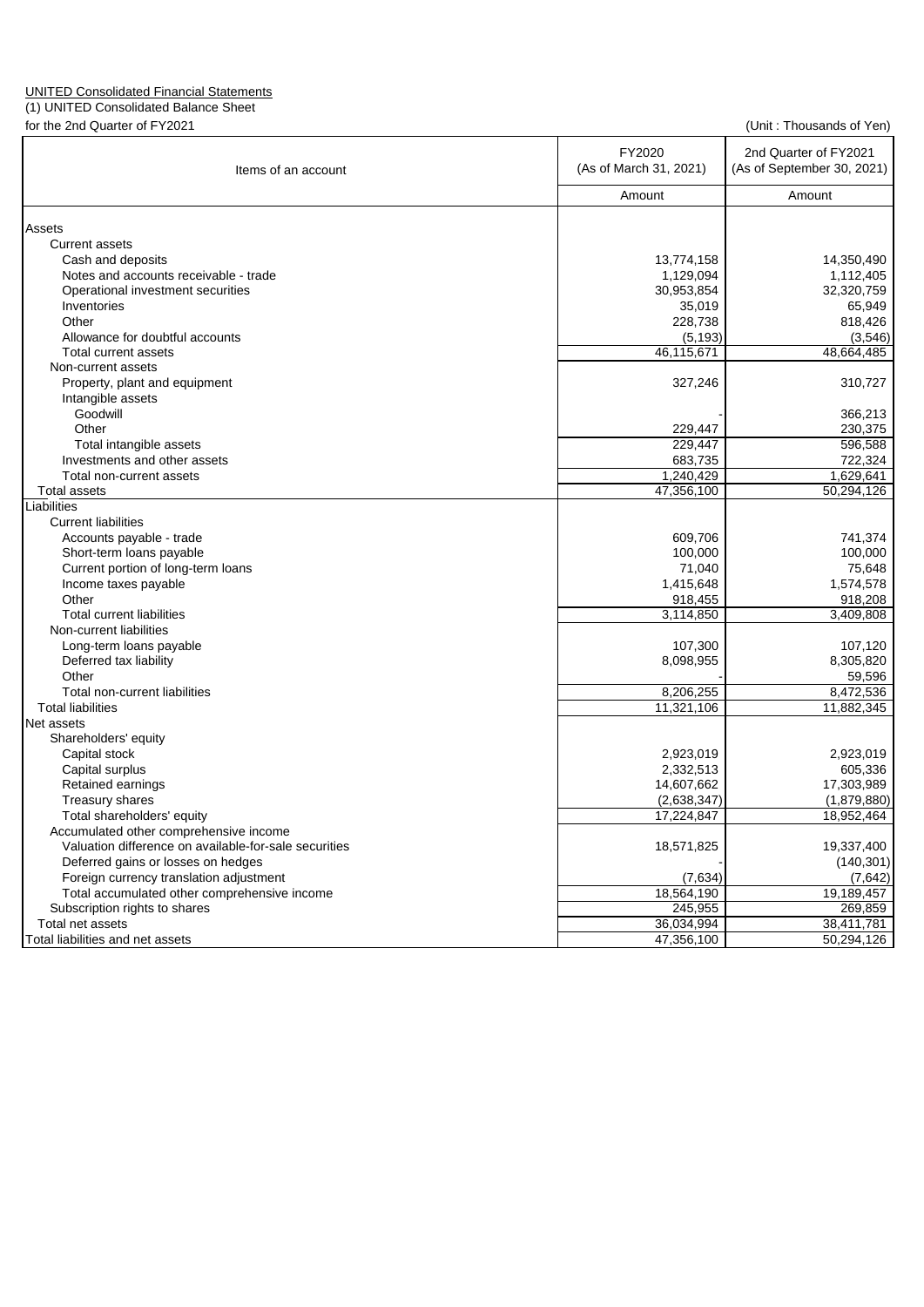# (2) UNITED Consolidated Statement of Income

for the 2nd Quarter of FY2021 (Unit : Thousands of Yen)

| Items of an account                                           | 2nd Quarter of FY2020<br>(April 1, 2020<br>to September 30, 2020) | 2nd Quarter of FY2021<br>(April 1, 2021<br>to September 30, 2021) |
|---------------------------------------------------------------|-------------------------------------------------------------------|-------------------------------------------------------------------|
|                                                               | Amount                                                            | Amount                                                            |
| Net sales                                                     | 11,008,634                                                        | 8,100,468                                                         |
| Cost of sales                                                 | 3,955,399                                                         | 2,235,564                                                         |
| Gross profit                                                  | 7,053,235                                                         | 5,864,904                                                         |
| Selling, general and administrative expenses                  | 1,587,918                                                         | 1,305,551                                                         |
| Operating income                                              | 5,465,316                                                         | 4,559,352                                                         |
| Non-operating income                                          |                                                                   |                                                                   |
| Interest and dividend income                                  | 51                                                                | 72                                                                |
| Share of profit of entities accounted for using equity method | 87,883                                                            | 257                                                               |
| Other                                                         | 10,886                                                            | 833                                                               |
| Total non-operating income                                    | 98,821                                                            | 1,163                                                             |
| Non-operating expenses                                        |                                                                   |                                                                   |
| Interest expenses                                             | 1,662                                                             | 1,154                                                             |
| Foreign exchange losses                                       | 1,887                                                             | 497                                                               |
| Loss on valuation of crypto assets                            |                                                                   | 3,134                                                             |
| Other                                                         | 541                                                               | 2,657                                                             |
| Total non-operating expenses                                  | 4.092                                                             | 7,444                                                             |
| Ordinary income                                               | 5,560,045                                                         | 4,553,072                                                         |
| <b>Extraordinary income</b>                                   |                                                                   |                                                                   |
| Gain on reversal of share acquisition rights                  | 8,673                                                             |                                                                   |
| Total extraordinary income                                    | 8,673                                                             |                                                                   |
| <b>Extraordinary losses</b>                                   |                                                                   |                                                                   |
| Loss on retirement of non-current assets                      | 3,577                                                             |                                                                   |
| Office transfer expenses                                      | 50,661                                                            |                                                                   |
| Loss on liquidation of business                               | 116,874                                                           |                                                                   |
| Other                                                         | 5,231                                                             |                                                                   |
| Total extraordinary losses                                    | 176,344                                                           |                                                                   |
| Income before income tax                                      | 5,392,373                                                         | 4,553,072                                                         |
| Income taxes - current                                        | 1,368,962                                                         | 1,505,343                                                         |
| Income taxes - deferred                                       | 300,270                                                           | (98, 882)                                                         |
| Total income taxes                                            | 1,669,232                                                         | 1,406,460                                                         |
| Net income                                                    | 3,723,140                                                         | 3,146,611                                                         |
| Net income attributable to owners of the parent               | 3,723,140                                                         | 3,146,611                                                         |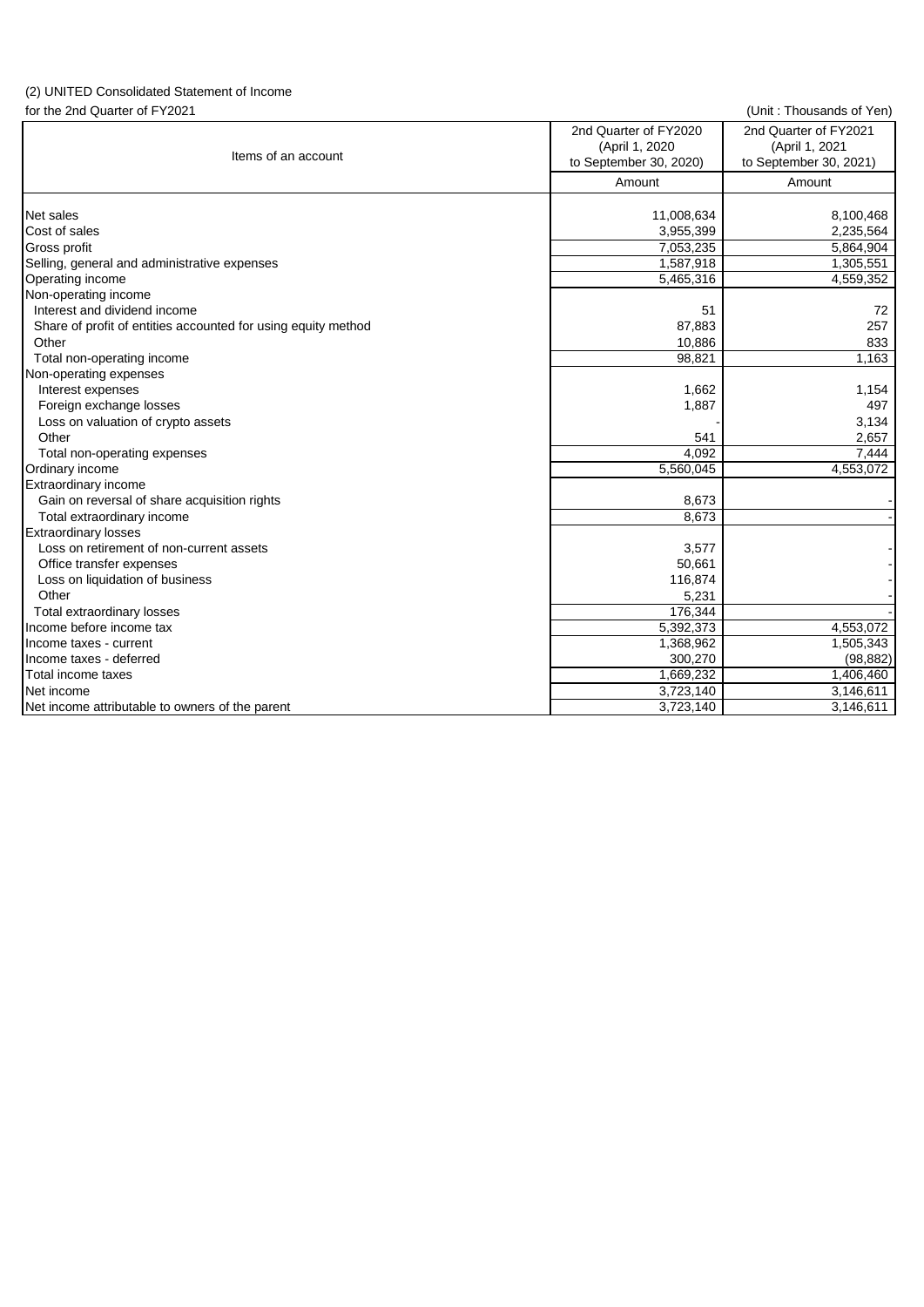## (3) UNITED Consolidated Statement of Comprehensive Income

| for the 2nd Quarter of FY2021                                                     |                                                                    | (Unit: Thousands of Yen)                                          |
|-----------------------------------------------------------------------------------|--------------------------------------------------------------------|-------------------------------------------------------------------|
| Items of an account                                                               | 2nd Quarter of FY2020<br>(April 1, 2020)<br>to September 30, 2020) | 2nd Quarter of FY2021<br>(April 1, 2021<br>to September 30, 2021) |
|                                                                                   | Amount                                                             | Amount                                                            |
| Net income<br>Other comprehensive income                                          | 3,723,140                                                          | 3,146,611                                                         |
| Valuation difference on available-for-sale securities                             | 6,587,569                                                          | 766,429                                                           |
| Deferred gains or losses on hedges                                                | (29, 314)                                                          | (140, 301)                                                        |
| Foreign currency translation adjustment                                           | 362                                                                | (7)                                                               |
| Share of other comprehensive income of entities accounted for using equity method | (3,731)                                                            | (855)                                                             |
| Total other comprehensive income                                                  | 6,554,887                                                          | 625,266                                                           |
| Comprehensive income                                                              | 10,278,028                                                         | 3,771,877                                                         |
| Comprehensive income attributable to                                              |                                                                    |                                                                   |
| Owners of the parent                                                              | 10,278,028                                                         | 3,771,877                                                         |